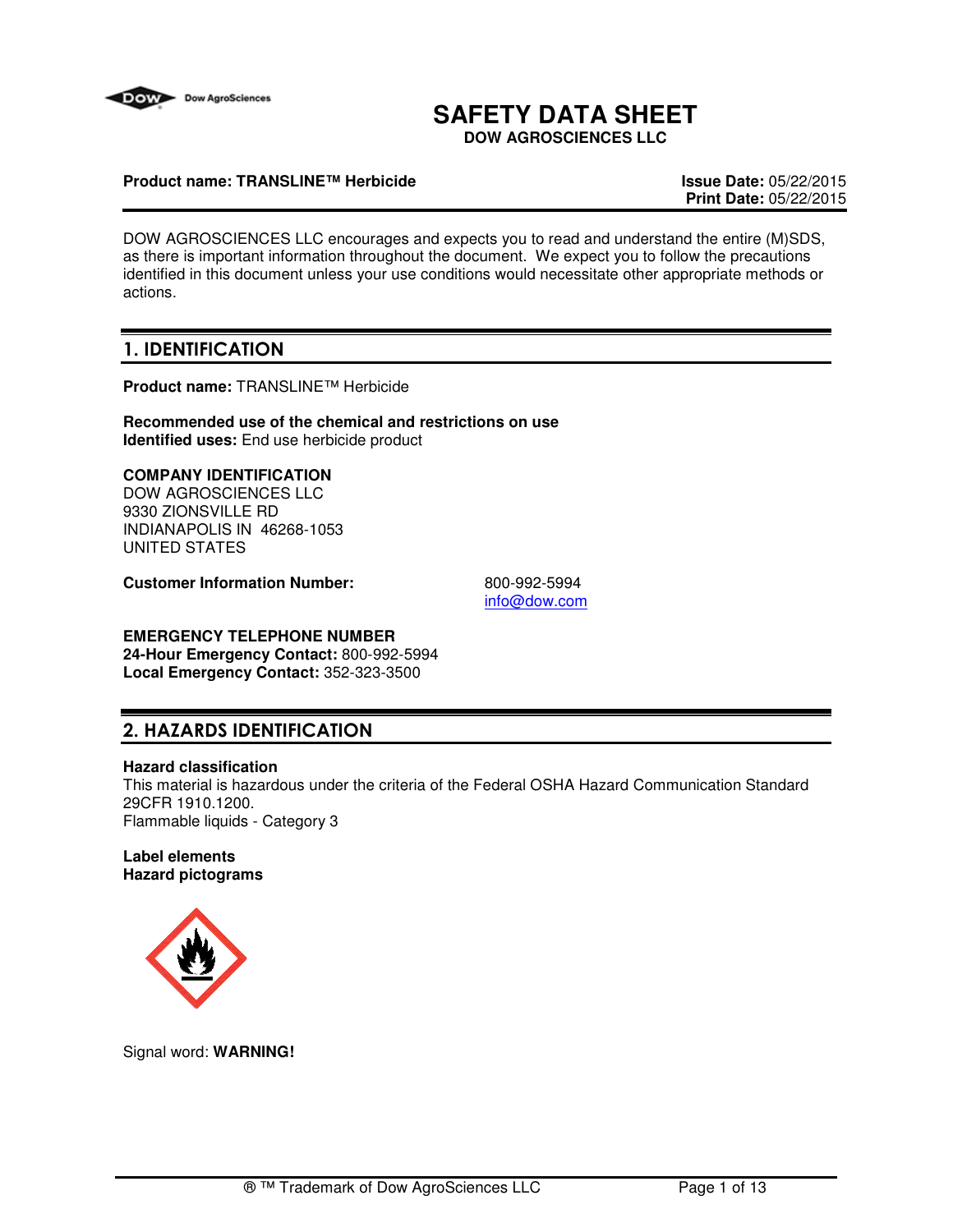### **Hazards**

Flammable liquid and vapour.

### **Precautionary statements**

#### **Prevention**

Keep away from heat/sparks/open flames/hot surfaces. - No smoking. Keep container tightly closed. Ground/bond container and receiving equipment. Use explosion-proof electrical/ ventilating/ lighting/ equipment. Use only non-sparking tools. Take precautionary measures against static discharge. Wear protective gloves/ eye protection/ face protection.

### **Response**

IF ON SKIN (or hair): Remove/ Take off immediately all contaminated clothing. Rinse skin with water/ shower.

In case of fire: Use dry sand, dry chemical or alcohol-resistant foam for extinction.

### **Storage**

Store in a well-ventilated place. Keep cool.

### **Disposal**

Dispose of contents/ container to an approved waste disposal plant.

### **Other hazards**

no data available

### 3. COMPOSITION/INFORMATION ON INGREDIENTS

#### **Chemical nature:** Mixture

This product is a mixture.

| Component                        | <b>CASRN</b>  | Concentration |
|----------------------------------|---------------|---------------|
|                                  |               |               |
| Clopyralid monoethanolamine salt | 57754-85-5    | 40.9%         |
| isopropanol                      | 67-63-0       | 5.0%          |
| <b>Balance</b>                   | Not available | 54.1%         |

### 4. FIRST AID MEASURES

### **Description of first aid measures**

**General advice:** First Aid responders should pay attention to self-protection and use the recommended protective clothing (chemical resistant gloves, splash protection). If potential for exposure exists refer to Section 8 for specific personal protective equipment.

**Inhalation:** Move person to fresh air. If person is not breathing, call an emergency responder or ambulance, then give artificial respiration; if by mouth to mouth use rescuer protection (pocket mask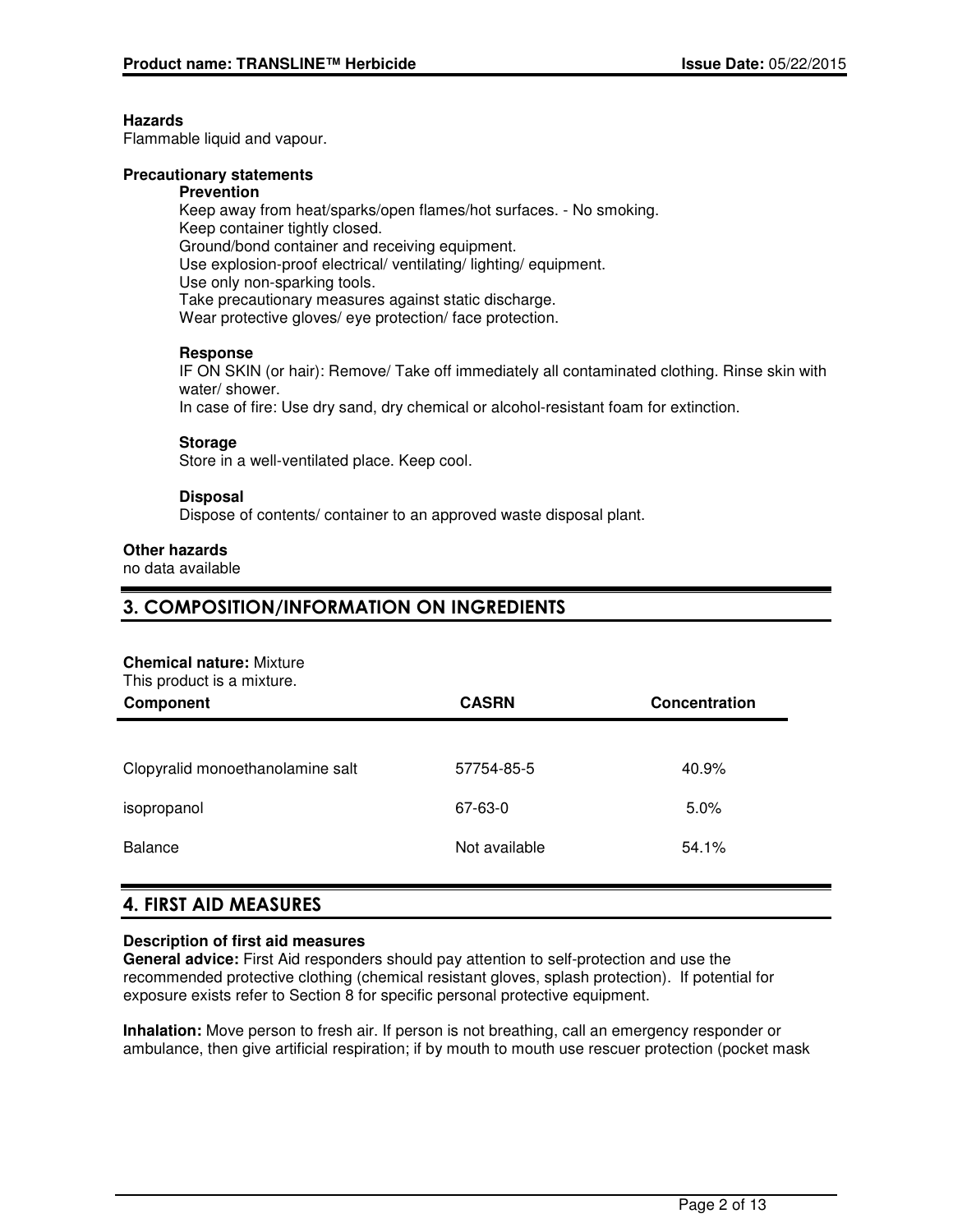etc). Call a poison control center or doctor for treatment advice. If breathing is difficult, oxygen should be administered by qualified personnel.

**Skin contact:** Take off contaminated clothing. Rinse skin immediately with plenty of water for 15-20 minutes. Call a poison control center or doctor for treatment advice. Suitable emergency safety shower facility should be available in work area.

**Eye contact:** Hold eyes open and rinse slowly and gently with water for 15-20 minutes. Remove contact lenses, if present, after the first 5 minutes, then continue rinsing eyes. Call a poison control center or doctor for treatment advice. Suitable emergency eye wash facility should be available in work area.

**Ingestion:** No emergency medical treatment necessary.

**Most important symptoms and effects, both acute and delayed:** Aside from the information found under Description of first aid measures (above) and Indication of immediate medical attention and special treatment needed (below), any additional important symptoms and effects are described in Section 11: Toxicology Information.

### **Indication of any immediate medical attention and special treatment needed**

**Notes to physician:** Maintain adequate ventilation and oxygenation of the patient. May cause asthma-like (reactive airways) symptoms. Bronchodilators, expectorants, antitussives and corticosteroids may be of help. Hemodialysis may be of benefit if substantial amounts have been ingested and the patient is showing signs of intoxication. Consider hemodialysis for patients with persistent hypotension or coma unresponsive to standard therapy (isopropanol levels >400 - 500 mg/dl). (Goldfrank 1998, King et al, 1970). No specific antidote. Treatment of exposure should be directed at the control of symptoms and the clinical condition of the patient. Have the Safety Data Sheet, and if available, the product container or label with you when calling a poison control center or doctor, or going for treatment. Repeated excessive exposure may aggravate preexisting lung disease.

# 5. FIREFIGHTING MEASURES

**Suitable extinguishing media:** To extinguish combustible residues of this product use water fog, carbon dioxide, dry chemical or foam.

**Unsuitable extinguishing media:** no data available

### **Special hazards arising from the substance or mixture**

**Hazardous combustion products:** Under fire conditions some components of this product may decompose. The smoke may contain unidentified toxic and/or irritating compounds. Combustion products may include and are not limited to: Nitrogen oxides. Hydrogen chloride. Carbon monoxide. Carbon dioxide.

**Unusual Fire and Explosion Hazards:** This material will not burn until the water has evaporated. Residue can burn. Container may rupture from gas generation in a fire situation.

### **Advice for firefighters**

**Fire Fighting Procedures:** Keep people away. Isolate fire and deny unnecessary entry. Use water spray to cool fire exposed containers and fire affected zone until fire is out and danger of reignition has passed. Fight fire from protected location or safe distance. Consider the use of unmanned hose holders or monitor nozzles. Immediately withdraw all personnel from the area in case of rising sound from venting safety device or discoloration of the container. Move container from fire area if this is possible without hazard. To extinguish combustible residues of this product use water fog, carbon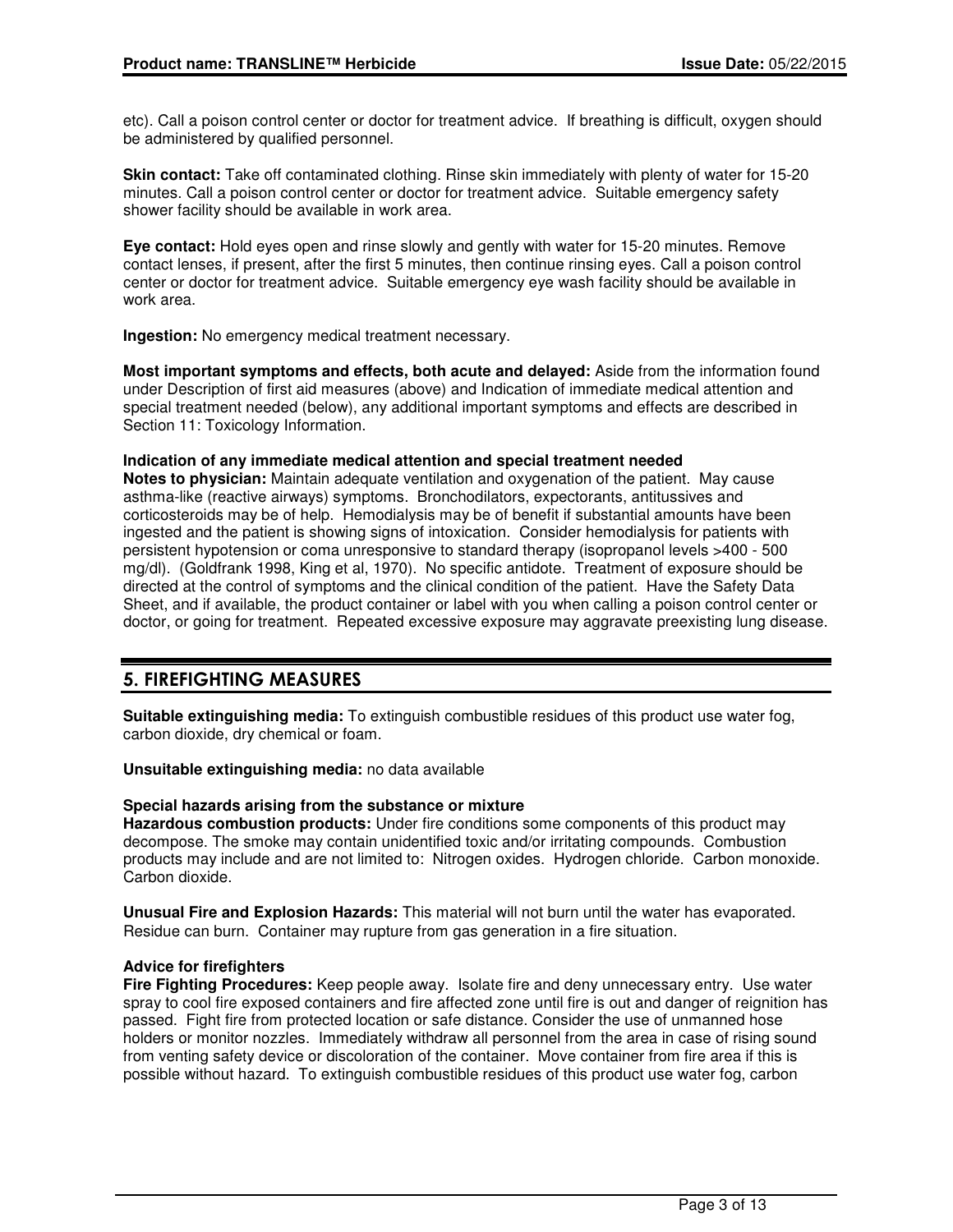dioxide, dry chemical or foam. Contain fire water run-off if possible. Fire water run-off, if not contained, may cause environmental damage. Review the "Accidental Release Measures" and the "Ecological Information" sections of this (M)SDS.

**Special protective equipment for firefighters:** Wear positive-pressure self-contained breathing apparatus (SCBA) and protective fire fighting clothing (includes fire fighting helmet, coat, trousers, boots, and gloves). Avoid contact with this material during fire fighting operations. If contact is likely, change to full chemical resistant fire fighting clothing with self-contained breathing apparatus. If this is not available, wear full chemical resistant clothing with self-contained breathing apparatus and fight fire from a remote location. For protective equipment in post-fire or non-fire clean-up situations, refer to the relevant sections.

# 6. ACCIDENTAL RELEASE MEASURES

**Personal precautions, protective equipment and emergency procedures:** Isolate area. Keep unnecessary and unprotected personnel from entering the area. Refer to section 7, Handling, for additional precautionary measures. Keep personnel out of low areas. Keep upwind of spill. Ventilate area of leak or spill. No smoking in area. Eliminate all sources of ignition in vicinity of spill or released vapor to avoid fire or explosion. Ground and bond all containers and handling equipment. Vapor explosion hazard. Keep out of sewers. Use appropriate safety equipment. For additional information, refer to Section 8, Exposure Controls and Personal Protection.

**Environmental precautions:** Prevent from entering into soil, ditches, sewers, waterways and/or groundwater. See Section 12, Ecological Information.

**Methods and materials for containment and cleaning up:** Contain spilled material if possible. Pump with explosion-proof equipment. If available, use foam to smother or supress. Small spills: Absorb with materials such as: Clay. Dirt. Sand. Sweep up. Collect in suitable and properly labeled containers. Large spills: Contact Dow AgroSciences for clean-up assistance. See Section 13, Disposal Considerations, for additional information.

# 7. HANDLING AND STORAGE

**Precautions for safe handling:** Keep away from heat, sparks and flame. Vapors are heavier than air and may travel a long distance and accumulate in low lying areas. Ignition and/or flash back may occur. Electrically ground and bond all equipment. Keep out of reach of children. Avoid contact with eyes, skin, and clothing. Avoid breathing vapor or mist. Do not swallow. Use with adequate ventilation. Keep container closed. Wash thoroughly after handling. Containers, even those that have been emptied, can contain vapors. Do not cut, drill, grind, weld, or perform similar operations on or near empty containers. Use of non-sparking or explosion-proof equipment may be necessary, depending upon the type of operation. No smoking, open flames or sources of ignition in handling and storage area. See Section 8, EXPOSURE CONTROLS AND PERSONAL PROTECTION.

**Conditions for safe storage:** Minimize sources of ignition, such as static build-up, heat, spark or flame. Store in a dry place. Store in original container. Keep container tightly closed when not in use. Do not store near food, foodstuffs, drugs or potable water supplies.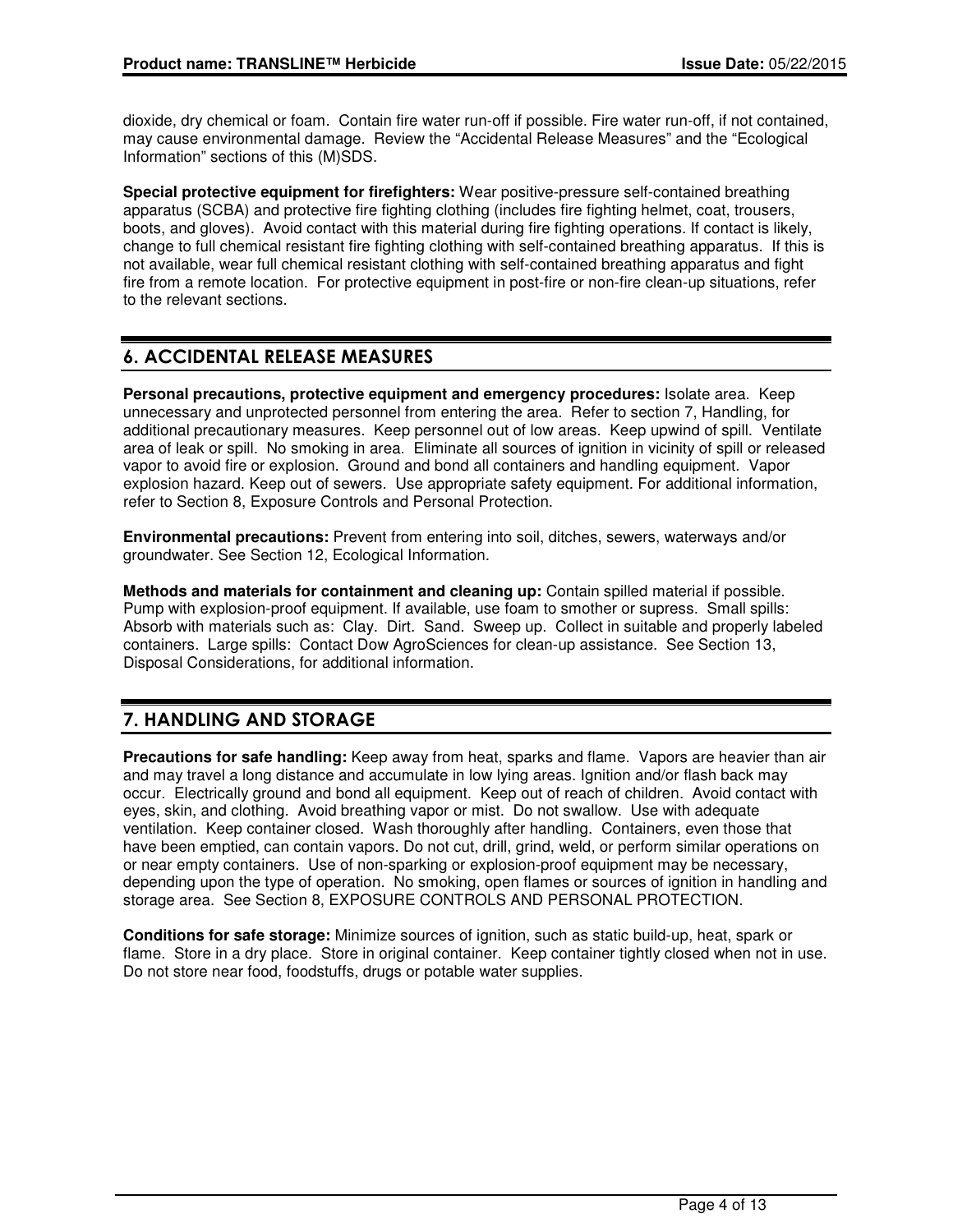## 8. EXPOSURE CONTROLS/PERSONAL PROTECTION

### **Control parameters**

Exposure limits are listed below, if they exist.

| <b>Component</b> | Regulation   | Type of listing | <b>Value/Notation</b>  |
|------------------|--------------|-----------------|------------------------|
| isopropanol      | <b>ACGIH</b> | <b>TWA</b>      | $200$ ppm              |
|                  | <b>ACGIH</b> | STEL            | $400$ ppm              |
|                  | OSHA Z-1     | TWA             | 980 mg/m $3\,$ 400 ppm |

RECOMMENDATIONS IN THIS SECTION ARE FOR MANUFACTURING, COMMERCIAL BLENDING AND PACKAGING WORKERS. APPLICATORS AND HANDLERS SHOULD SEE THE PRODUCT LABEL FOR PROPER PERSONAL PROTECTIVE EQUIPMENT AND CLOTHING.

### **Exposure controls**

**Engineering controls:** Use engineering controls to maintain airborne level below exposure limit requirements or guidelines. If there are no applicable exposure limit requirements or guidelines, use only with adequate ventilation. Local exhaust ventilation may be necessary for some operations.

### **Individual protection measures**

**Eye/face protection:** Use safety glasses (with side shields). If exposure causes eye discomfort, use a full-face respirator.

### **Skin protection**

**Hand protection:** Use gloves chemically resistant to this material when prolonged or frequently repeated contact could occur. Examples of preferred glove barrier materials include: Butyl rubber. Natural rubber ("latex"). Neoprene. Nitrile/butadiene rubber ("nitrile" or "NBR"). Polyethylene. Ethyl vinyl alcohol laminate ("EVAL"). Polyvinyl chloride ("PVC" or "vinyl"). NOTICE: The selection of a specific glove for a particular application and duration of use in a workplace should also take into account all relevant workplace factors such as, but not limited to: Other chemicals which may be handled, physical requirements (cut/puncture protection, dexterity, thermal protection), potential body reactions to glove materials, as well as the instructions/specifications provided by the glove supplier.

**Other protection:** Wear clean, body-covering clothing.

**Respiratory protection:** Atmospheric levels should be maintained below the exposure guideline. When respiratory protection is required, use an approved air-purifying or positivepressure supplied-air respirator depending on the potential airborne concentration. For emergency and other conditions where the exposure guideline may be exceeded, use an approved positive-pressure self-contained breathing apparatus or positive-pressure air line with auxiliary self-contained air supply. In confined or poorly ventilated areas, use an approved self-contained breathing apparatus or positive pressure air line with auxiliary selfcontained air supply.

The following should be effective types of air-purifying respirators: Organic vapor cartridge with a particulate pre-filter.

# 9. PHYSICAL AND CHEMICAL PROPERTIES

# **Appearance**

**Physical state** Liquid. **Color** Red to brown **Odor** Sweet

**Odor Threshold** No test data available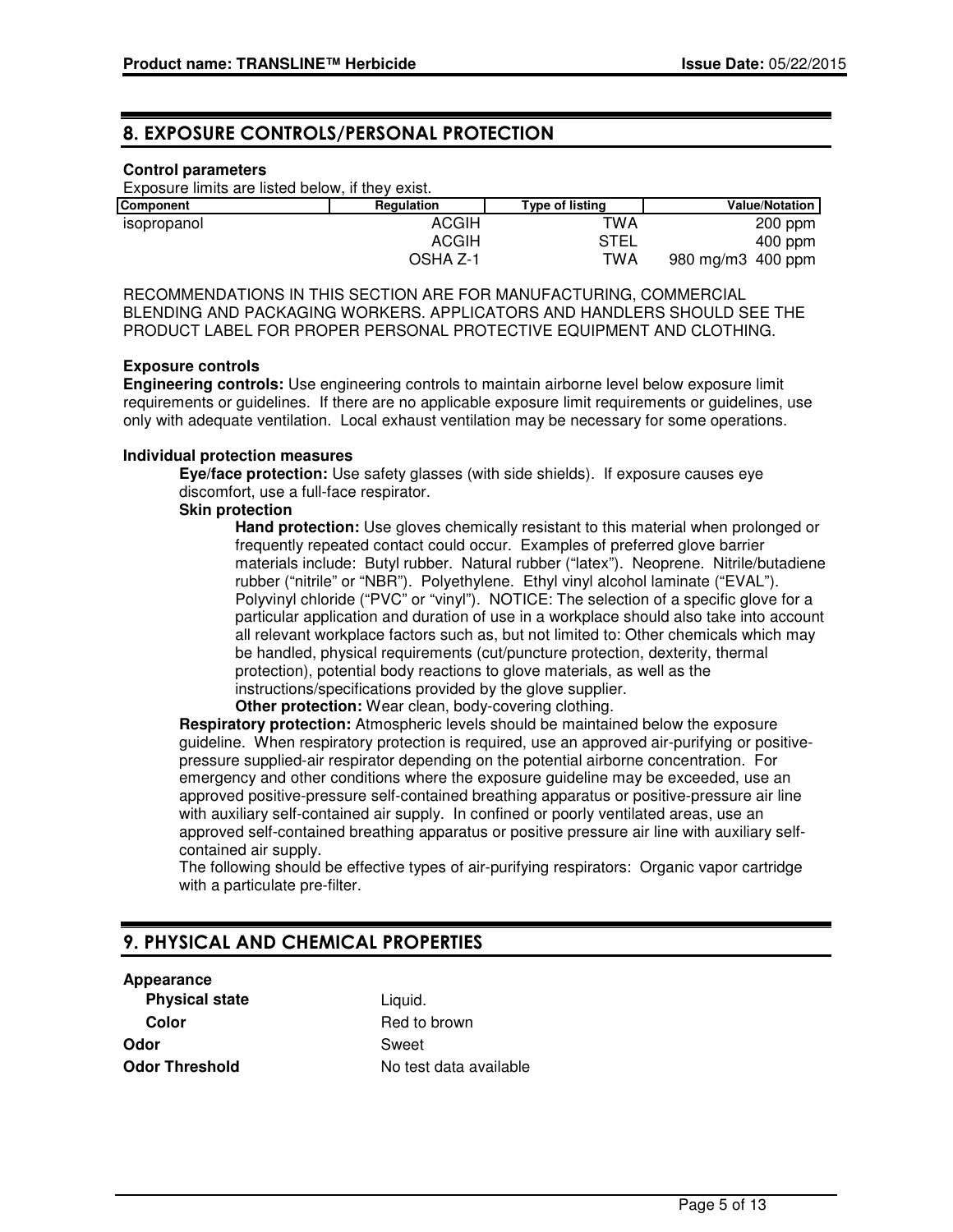| рH                                                | $7.5 - 8.0$                                |  |
|---------------------------------------------------|--------------------------------------------|--|
| <b>Melting point/range</b>                        | Not applicable                             |  |
| <b>Freezing point</b>                             | No test data available                     |  |
| Boiling point (760 mmHg)                          | 100 ℃ (212 °F)                             |  |
| <b>Flash point</b>                                | closed cup 47.2 ℃ (117.0 °F) Closed Cup    |  |
| <b>Evaporation Rate (Butyl Acetate</b><br>$= 1$   | No test data available                     |  |
| Flammability (solid, gas)                         | no data available                          |  |
| <b>Lower explosion limit</b>                      | No test data available                     |  |
| <b>Upper explosion limit</b>                      | No test data available                     |  |
| <b>Vapor Pressure</b>                             | 23.5 mmHg at 20 °C (68 °F)                 |  |
| <b>Relative Vapor Density (air = 1)</b>           | 1.06 at 20 °C (68 °F)                      |  |
| Relative Density (water $= 1$ )                   | 1.161                                      |  |
| <b>Water solubility</b>                           | Miscible with water                        |  |
| <b>Partition coefficient: n-</b><br>octanol/water | no data available                          |  |
| <b>Auto-ignition temperature</b>                  | No test data available                     |  |
| <b>Decomposition temperature</b>                  | No test data available                     |  |
| <b>Dynamic Viscosity</b>                          | 7 cP                                       |  |
| <b>Kinematic Viscosity</b>                        | No test data available                     |  |
| <b>Explosive properties</b>                       | no data available                          |  |
| <b>Oxidizing properties</b>                       | no data available                          |  |
| <b>Liquid Density</b>                             | 1.161 g/cm3 at 20 $°C$ (68 °F) Calculated. |  |
| Molecular weight                                  | no data available                          |  |

NOTE: The physical data presented above are typical values and should not be construed as a specification.

# 10. STABILITY AND REACTIVITY

**Reactivity:** no data available

**Chemical stability:** Unstable at elevated temperatures.

**Possibility of hazardous reactions:** Polymerization will not occur.

**Conditions to avoid:** Active ingredient decomposes at elevated temperatures. Generation of gas during decomposition can cause pressure in closed systems. Pressure build-up can be rapid. Avoid direct sunlight.

**Incompatible materials:** Avoid contact with: Acids. Halogenated organics. Oxidizers. Avoid contact with metals such as: Aluminum. Zinc. Brass. Copper.

**Hazardous decomposition products:** Decomposition products depend upon temperature, air supply and the presence of other materials. Decomposition products can include and are not limited to: Chlorinated pyridine. Hydrogen chloride. Nitrogen oxides.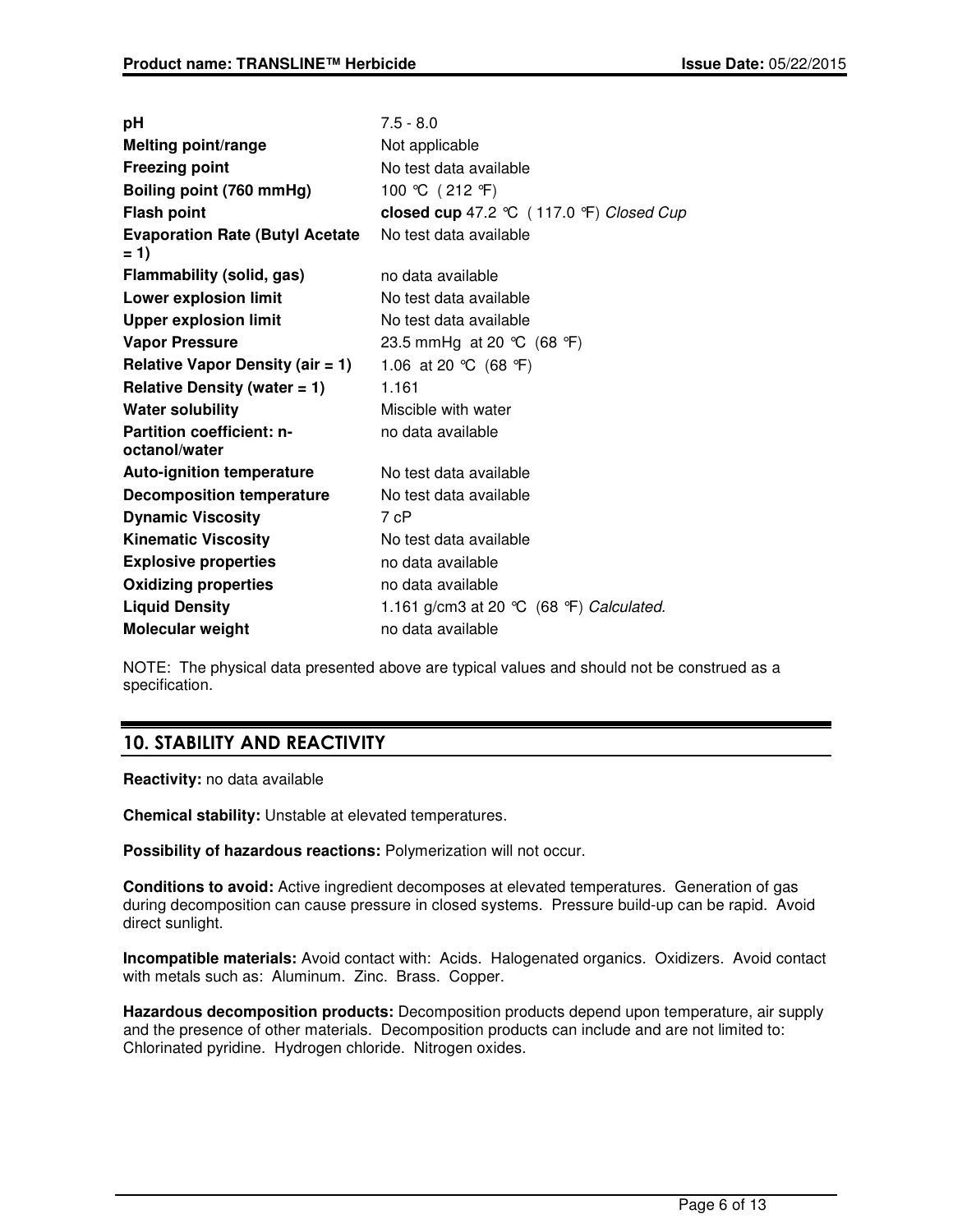# 11. TOXICOLOGICAL INFORMATION

Toxicological information appears in this section when such data is available.

### **Acute toxicity**

### **Acute oral toxicity**

Very low toxicity if swallowed. Harmful effects not anticipated from swallowing small amounts. Observations in animals include: Lethargy.

As product: LD50, Rat, male and female, > 5,000 mg/kg

### **Acute dermal toxicity**

Prolonged skin contact is unlikely to result in absorption of harmful amounts.

As product: LD50, Rabbit, > 5,000 mg/kg

### **Acute inhalation toxicity**

No adverse effects are anticipated from single exposure to mist. Mist may cause irritation of upper respiratory tract (nose and throat) and lungs. Excessive exposure (400 ppm) to isopropanol may cause eye, nose and throat irritation. Incoordination, confusion, hypotension, hypothermia, circulatory collapse, respiratory arrest and death may follow a longer duration or higher levels. Observations in animals include middle ear lining damage upon exposure to vapors of isopropanol. However, the relevance of this to humans is unknown

As product: LC50, Rat, male and female, 4 Hour, Aerosol, > 3.0 mg/l Maximum attainable concentration. No deaths occurred at this concentration.

### **Skin corrosion/irritation**

Prolonged contact may cause slight skin irritation with local redness.

### **Serious eye damage/eye irritation**

May cause mild eye discomfort. May cause eye irritation. May cause slight temporary corneal injury. Vapor may cause eye irritation experienced as mild discomfort and redness.

#### **Sensitization**

Did not cause allergic skin reactions when tested in guinea pigs.

For respiratory sensitization: No relevant data found.

### **Specific Target Organ Systemic Toxicity (Single Exposure)**

Evaluation of available data suggests that this material is not an STOT-SE toxicant.

### **Specific Target Organ Systemic Toxicity (Repeated Exposure)**

For the active ingredient(s):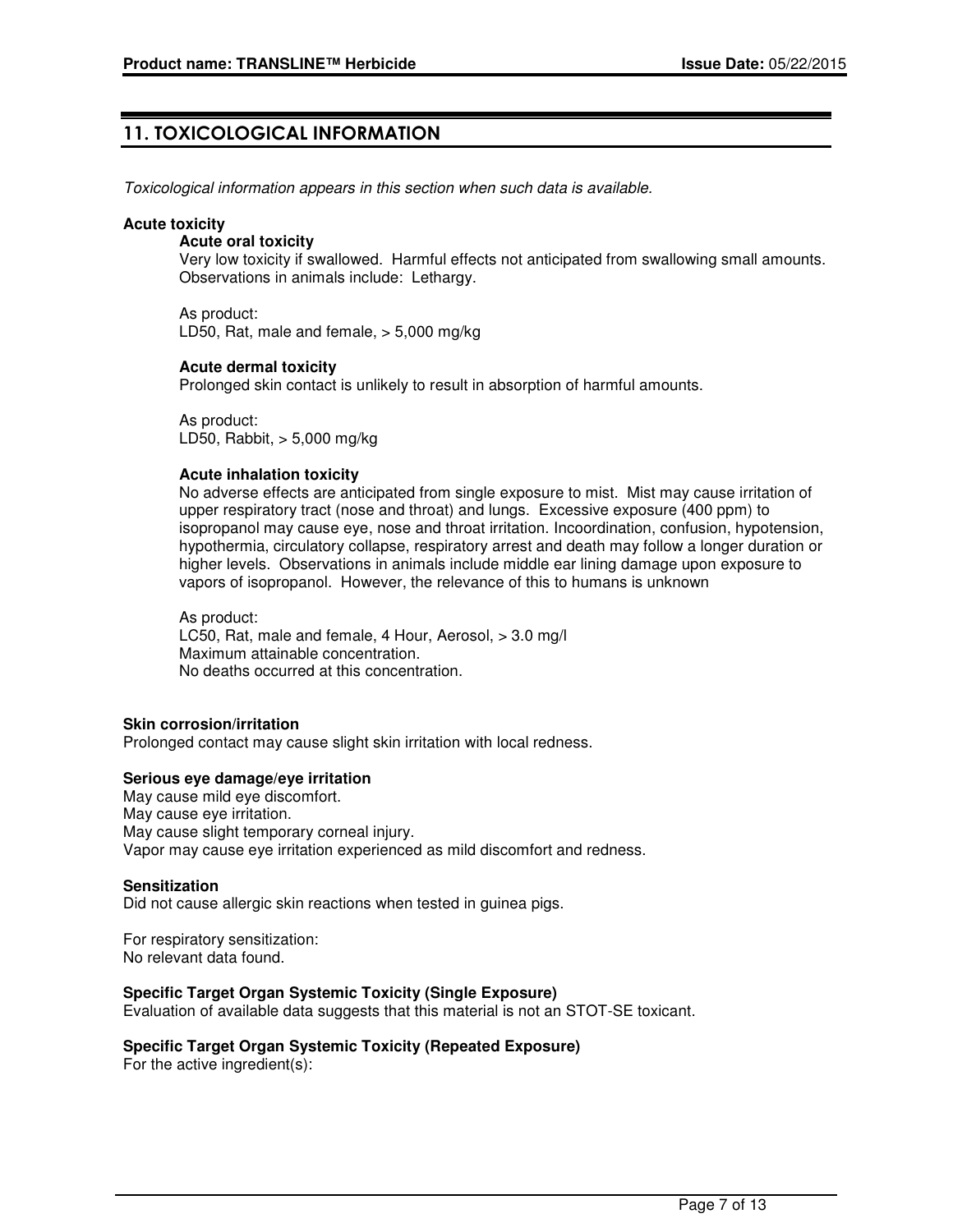Based on available data, repeated exposures are not expected to cause significant adverse effects except at very high aerosol concentrations. Repeated excessive aerosol exposures may cause respiratory tract irritation and even death.

Kidney effects have been observed in male rats. These effects are believed to be species specific and unlikely to occur in humans.

For the minor component(s): In animals, effects have been reported on the following organs: Liver. Kidney. Observations in animals include: Lethargy.

### **Carcinogenicity**

Similar formulations did not cause cancer in laboratory animals.

### **Teratogenicity**

For similar active ingredient(s). Clopyralid caused birth defects in test animals, but only at greatly exaggerated doses that were severely toxic to the mothers. No birth defects were observed in animals given clopyralid at doses several times greater than those expected during normal exposure. For the minor component(s): Isopropanol has been toxic to the fetus in laboratory animals at doses toxic to the mother.

### **Reproductive toxicity**

In animal studies, active ingredient did not interfere with reproduction.

### **Mutagenicity**

For the active ingredient(s): In vitro genetic toxicity studies were negative. Animal genetic toxicity studies were negative.

#### **Aspiration Hazard**

Based on available information, aspiration hazard could not be determined.

# 12. ECOLOGICAL INFORMATION

Ecotoxicological information appears in this section when such data is available.

### **Toxicity**

### **Clopyralid monoethanolamine salt**

**Acute toxicity to fish** For similar active ingredient(s). Clopyralid. LC50, Oncorhynchus mykiss (rainbow trout), static test, 96 Hour, > 99.9 mg/l, OECD Test Guideline 203 or Equivalent

#### **Acute toxicity to aquatic invertebrates**

For similar active ingredient(s). Clopyralid. EC50, Daphnia magna (Water flea), static test, 48 Hour, > 99.0 mg/l, OECD Test Guideline 202 or Equivalent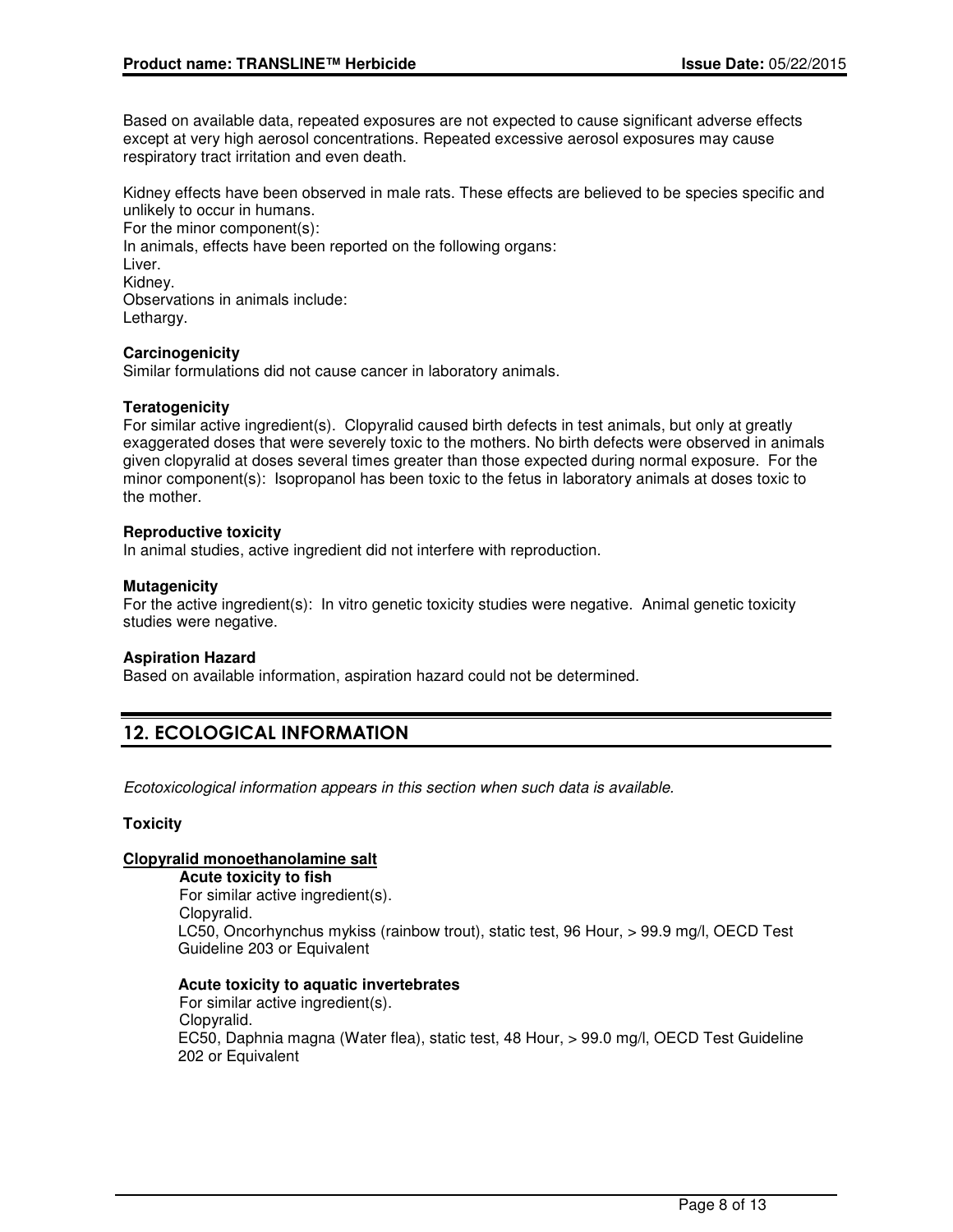### **Toxicity to Above Ground Organisms**

For similar active ingredient(s). Clopyralid. Material is slightly toxic to birds on an acute basis (LD50 between 501 and 2000 mg/kg). Material is practically non-toxic to birds on a dietary basis (LC50 > 5000 ppm). For similar active ingredient(s). Clopyralid. oral LD50, Anas platyrhynchos (Mallard duck), 14 d, 1465 - 2000mg/kg bodyweight. For similar active ingredient(s). Clopyralid. dietary LC50, Colinus virginianus (Bobwhite quail), 8 d, > 5000mg/kg diet. For similar active ingredient(s). Clopyralid. contact LD50, Apis mellifera (bees), 48 d, > 100micrograms/bee For similar active ingredient(s). Clopyralid. oral LD50, Apis mellifera (bees), 48 d, > 98.1micrograms/bee

### **isopropanol**

### **Acute toxicity to fish**

Material is practically non-toxic to aquatic organisms on an acute basis (LC50/EC50/EL50/LL50 >100 mg/L in the most sensitive species tested). LC50, Pimephales promelas (fathead minnow), flow-through test, 96 Hour, 9,640 mg/l, OECD Test Guideline 203 or Equivalent

### **Acute toxicity to aquatic invertebrates**

LC50, Daphnia magna (Water flea), static test, 24 Hour, > 1,000 mg/l, OECD Test Guideline 202 or Equivalent

### **Acute toxicity to algae/aquatic plants**

NOEC, alga Scenedesmus sp., static test, 7 d, Growth inhibition (cell density reduction), 1,800 mg/l

ErC50, alga Scenedesmus sp., static test, 72 Hour, Growth rate inhibition, > 1,000 mg/l

### **Toxicity to bacteria**

EC50, activated sludge, > 1,000 mg/l

### **Chronic toxicity to aquatic invertebrates**

NOEC, Daphnia magna (Water flea), semi-static test, 21 d, 30 mg/l

### **Balance**

**Acute toxicity to fish**

No relevant data found.

### **Persistence and degradability**

### **Clopyralid monoethanolamine salt**

**Biodegradability:** For similar active ingredient(s). Clopyralid. Material is expected to biodegrade very slowly (in the environment). Fails to pass OECD/EEC tests for ready biodegradability.

### **isopropanol**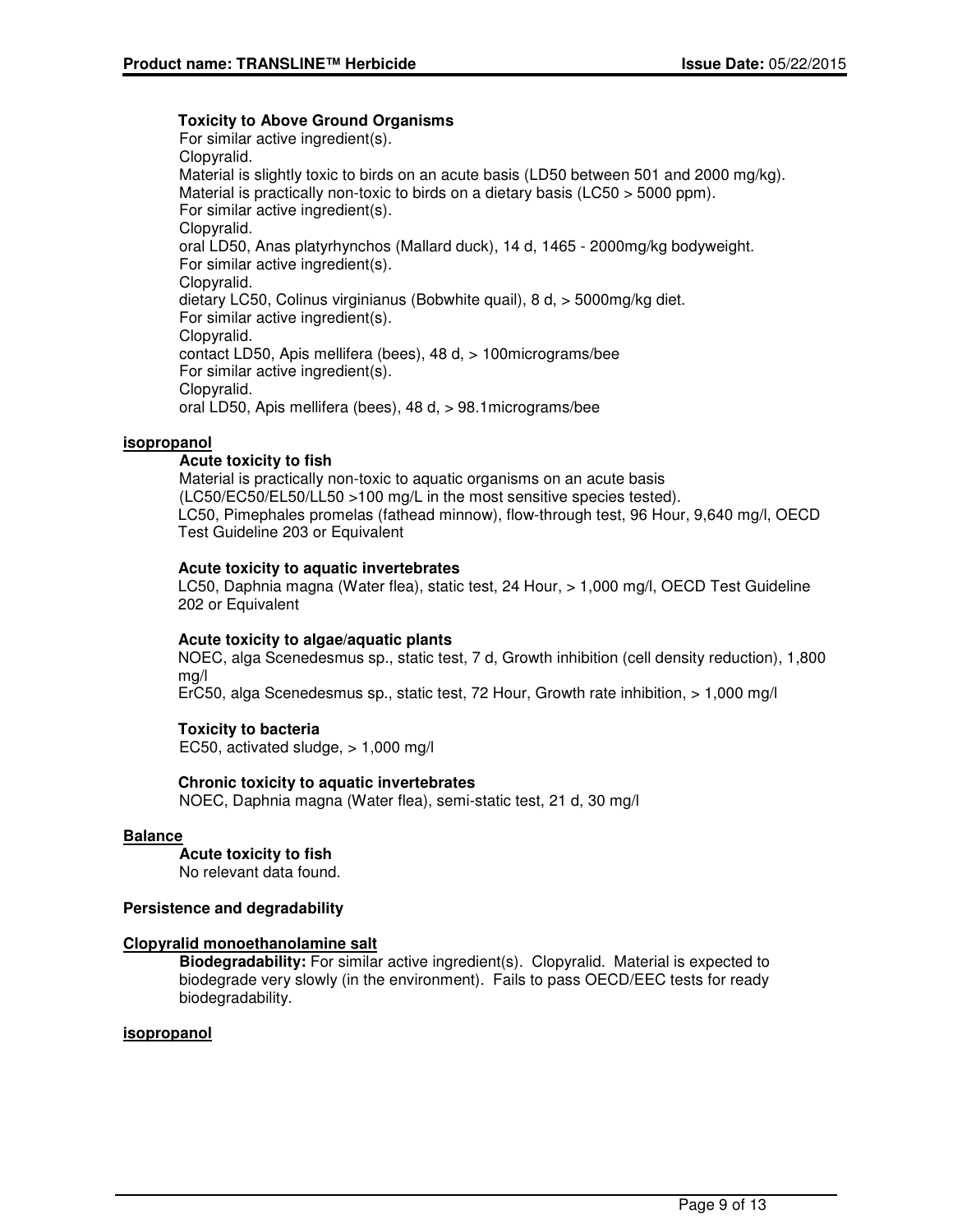**Biodegradability:** Material is readily biodegradable. Passes OECD test(s) for ready biodegradability. 10-day Window: Pass **Biodegradation:** 95 % **Exposure time:** 21 d **Method:** OECD Test Guideline 301E or Equivalent 10-day Window: Pass **Biodegradation:** 53 % **Exposure time:** 5 d **Method:** Other guidelines

**Theoretical Oxygen Demand:** 2.40 mg/mg Estimated.

**Chemical Oxygen Demand:** 2.09 mg/mg Estimated.

### **Biological oxygen demand (BOD)**

| <b>Incubation</b><br>Time | <b>BOD</b> |
|---------------------------|------------|
| 5 d                       | $20 - 72%$ |
| 20d                       | 78 - 86 %  |

### **Photodegradation**

**Test Type:** Half-life (indirect photolysis) **Sensitizer:** OH radicals **Atmospheric half-life:** 1.472 d **Method:** Estimated.

### **Balance**

**Biodegradability:** No relevant data found.

### **Bioaccumulative potential Bioaccumulation:** No data available.

### **Mobility in soil**

### **Clopyralid monoethanolamine salt**

For similar active ingredient(s). Clopyralid. Potential for mobility in soil is very high (Koc between 0 and 50).

#### **isopropanol**

Potential for mobility in soil is very high (Koc between 0 and 50). **Partition coefficient(Koc):** 1.1 Estimated.

### **Balance**

No relevant data found.

### 13. DISPOSAL CONSIDERATIONS

**Disposal methods:** If wastes and/or containers cannot be disposed of according to the product label directions, disposal of this material must be in accordance with your local or area regulatory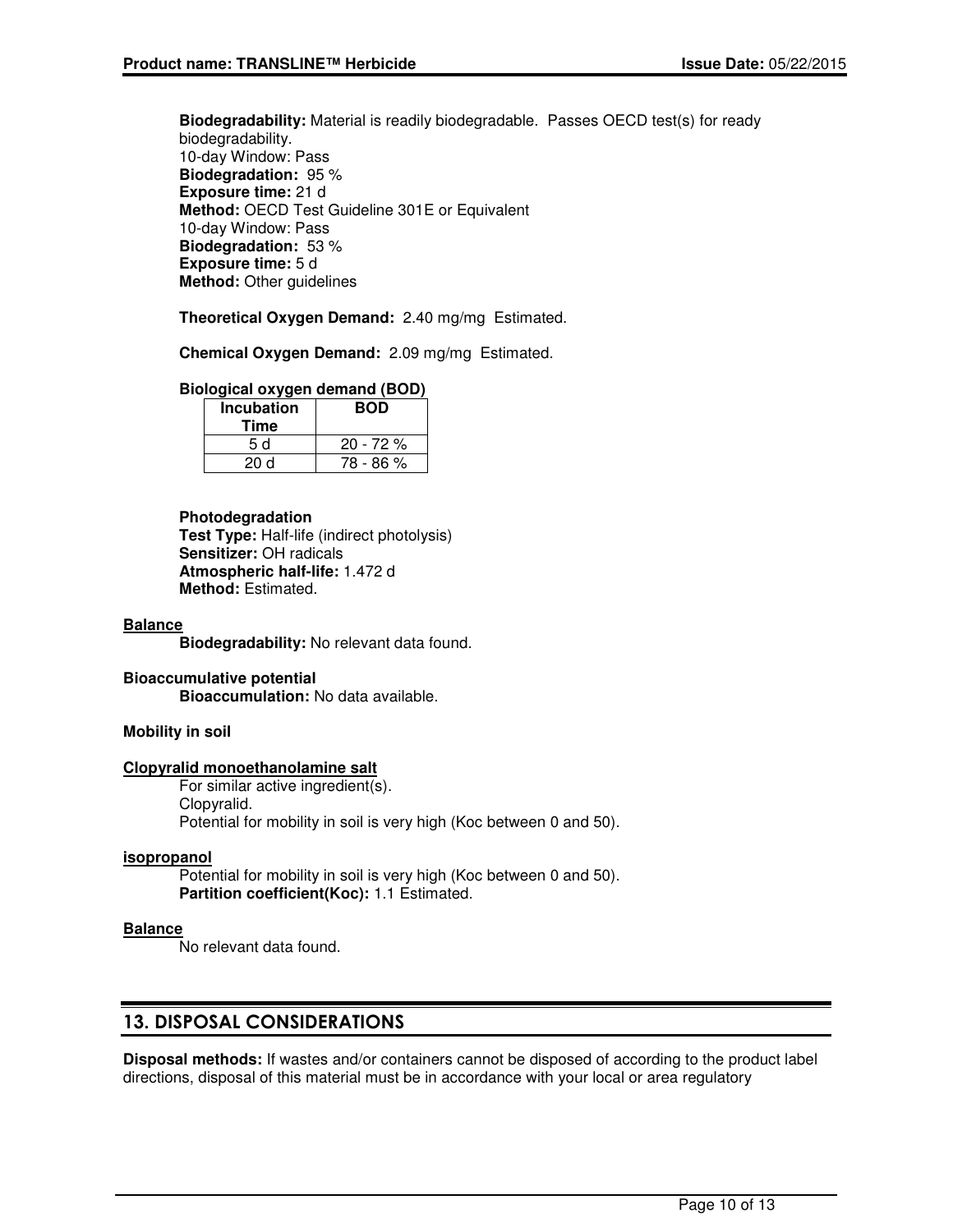authorities. This information presented below only applies to the material as supplied. The identification based on characteristic(s) or listing may not apply if the material has been used or otherwise contaminated. It is the responsibility of the waste generator to determine the toxicity and physical properties of the material generated to determine the proper waste identification and disposal methods in compliance with applicable regulations. If the material as supplied becomes a waste, follow all applicable regional, national and local laws.

## 14. TRANSPORT INFORMATION

| ۰.<br>۰.<br>۰.<br>v |
|---------------------|
|---------------------|

| Proper shipping name | Com |
|----------------------|-----|
| UN number            | ΝA  |
| Class                | CBL |
| <b>Packing group</b> | Ш   |

Combustible liquid, n.o.s.(Isopropanol) **NA 1993**<br>CBL

### **Classification for SEA transport (IMO-IMDG):**

| FLAMMABLE LIQUID, N.O.S. (Isopropanol)                 |
|--------------------------------------------------------|
| UN 1993                                                |
| 3                                                      |
| Ш                                                      |
| No                                                     |
| Consult IMO regulations before transporting ocean bulk |
|                                                        |
|                                                        |
|                                                        |
|                                                        |

### **Classification for AIR transport (IATA/ICAO):**

| Flammable liquid, n.o.s. (Isopropanol) |
|----------------------------------------|
| UN 1993                                |
|                                        |
| Ш                                      |
|                                        |

This information is not intended to convey all specific regulatory or operational requirements/information relating to this product. Transportation classifications may vary by container volume and may be influenced by regional or country variations in regulations. Additional transportation system information can be obtained through an authorized sales or customer service representative. It is the responsibility of the transporting organization to follow all applicable laws, regulations and rules relating to the transportation of the material.

# 15. REGULATORY INFORMATION

### **OSHA Hazard Communication Standard**

This product is a "Hazardous Chemical" as defined by the OSHA Hazard Communication Standard, 29 CFR 1910.1200.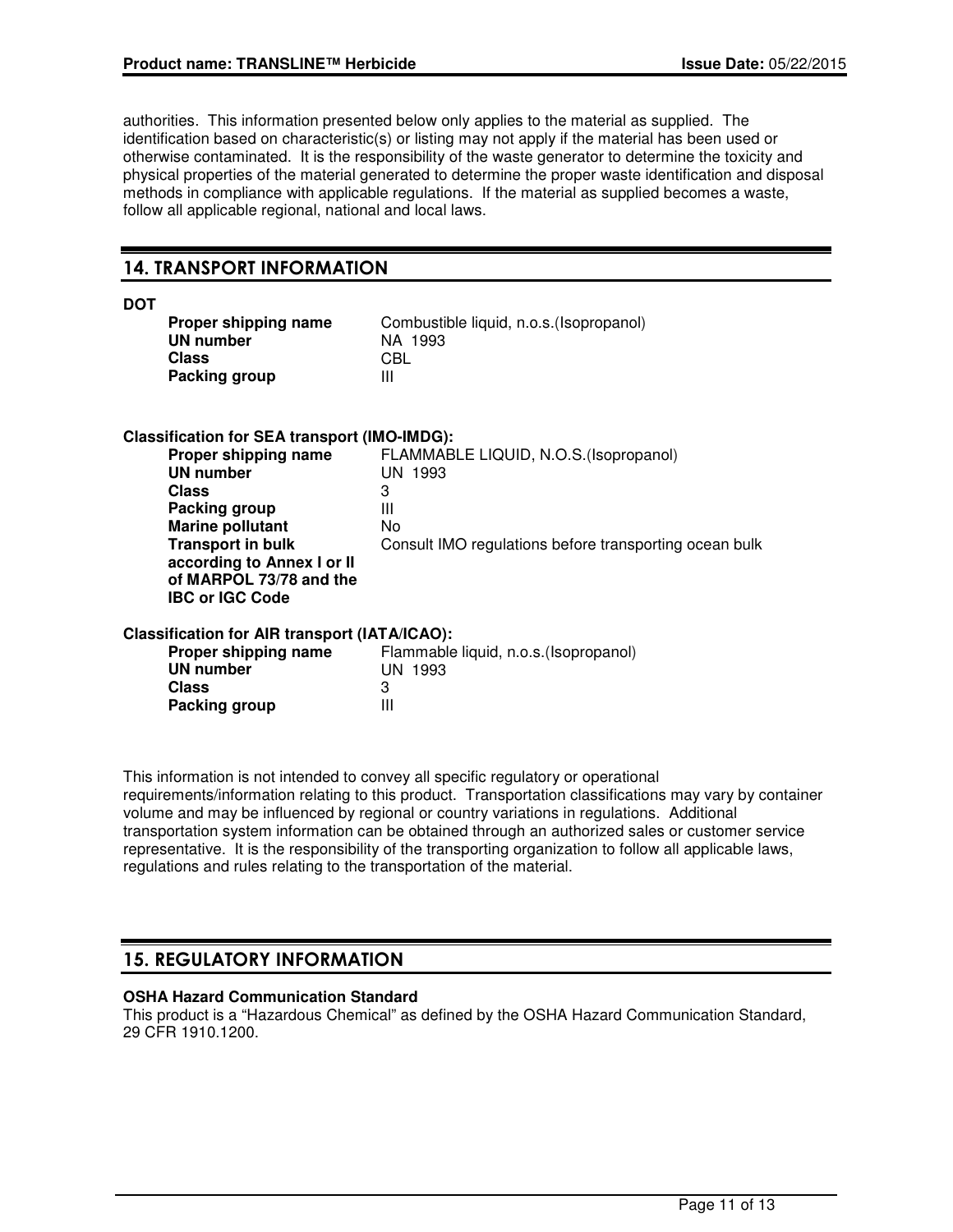**Superfund Amendments and Reauthorization Act of 1986 Title III (Emergency Planning and Community Right-to-Know Act of 1986) Sections 311 and 312** Fire Hazard Acute Health Hazard

Chronic Health Hazard

### **Superfund Amendments and Reauthorization Act of 1986 Title III (Emergency Planning and Community Right-to-Know Act of 1986) Section 313**

| <b>Components</b> | <b>CASRN</b> |
|-------------------|--------------|
| isopropanol       | 67-63-0      |
|                   |              |

### **California Proposition 65 (Safe Drinking Water and Toxic Enforcement Act of 1986)**

This product contains no listed substances known to the State of California to cause cancer, birth defects or other reproductive harm, at levels which would require a warning under the statute.

#### **Pennsylvania (Worker and Community Right-To-KnowAct): Pennsylvania Hazardous Substances List and/or Pennsylvania Environmental Hazardous Substance List:**

The following product components are cited in the Pennsylvania Hazardous Substance List and/or the Pennsylvania Environmental Substance List, and are present at levels which require reporting.<br> **CASRN Components** isopropanol 67-63-0

### **Pennsylvania (Worker and Community Right-To-KnowAct): Pennsylvania Special Hazardous Substances List:**

To the best of our knowledge, this product does not contain chemicals at levels which require reporting under this statute.

### **United States TSCA Inventory (TSCA)**

This product contains chemical substance(s) exempt from U.S. EPA TSCA Inventory requirements. It is regulated as a pesticide subject to Federal Insecticide, Fungicide, and Rodenticide Act (FIFRA) requirements.

### **Federal Insecticide, Fungicide and Rodenticide Act**

EPA Registration Number: 62719-259

This chemical is a pesticide product registered by the Environmental Protection Agency and is subject to certain labeling requirements under federal pesticide law. These requirements differ from the classification criteria and hazard information required for safety data sheets, and for workplace labels of non-pesticide chemicals. Following is the hazard information as required on the pesticide label:

### **CAUTION**

Causes moderate eye irritation Harmful if inhaled or absorbed through skin

# 16. OTHER INFORMATION

### **Hazard Rating System**

**NFPA**

**Health Fire Reactivity**